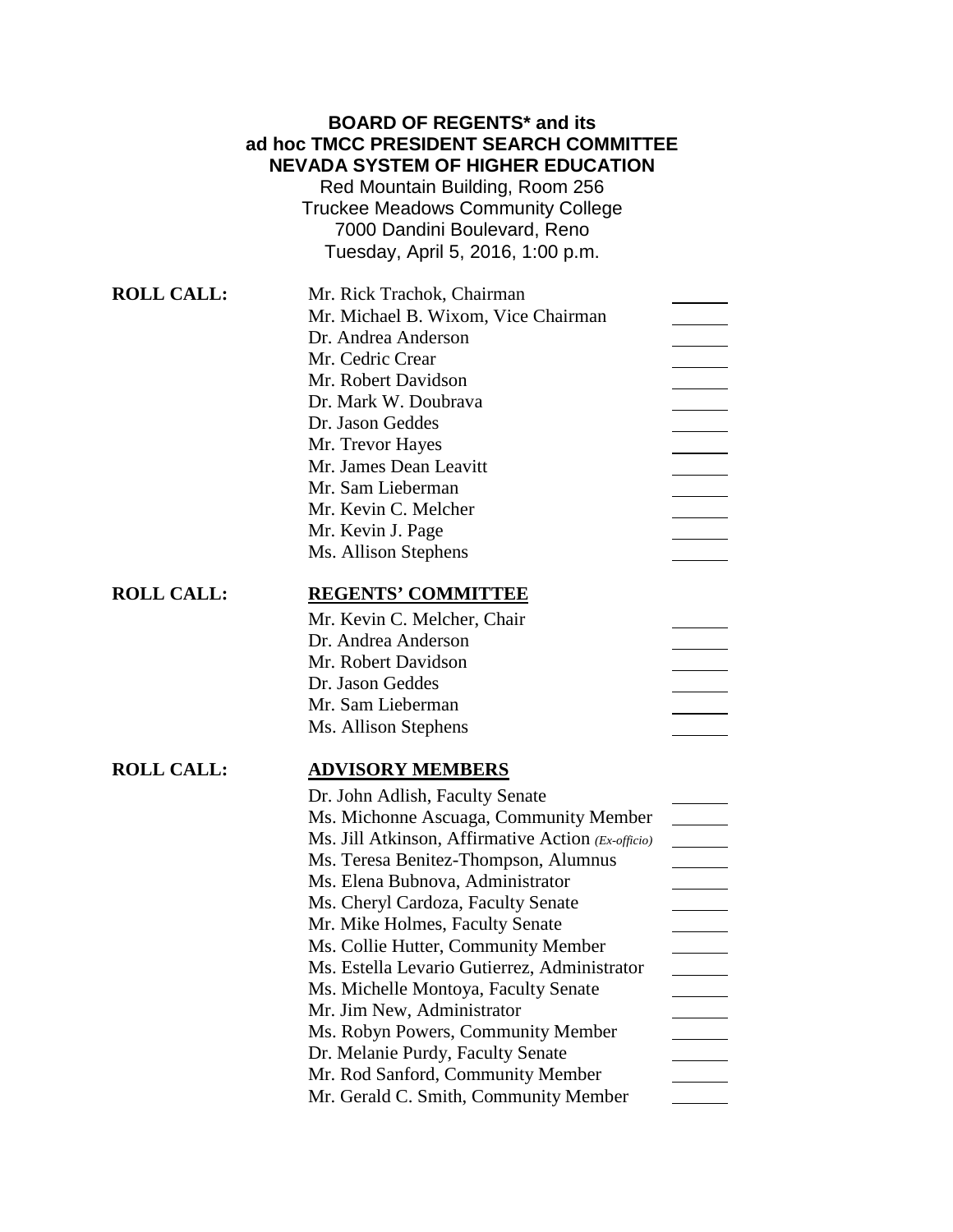### **ROLL CALL: ADVISORY MEMBERS** – *(Continued)*

Mr. Andrew Stevenson, Community Member Ms. Grace Tout, Classified Council Mr. David Turner, Student Representative

\*In addition to the ad hoc TMCC President Search Committee, this meeting is noticed as a meeting of the Board of Regents to allow other Regents who may wish to attend to participate. However, action items will only be voted on by the Regents on the Committee, unless a Regent is temporarily made a member of that Committee under Board of Regents' Bylaws, Title 1, Article VI, Section 6. The full Board of Regents will consider the action items at a later Board of Regents' meeting.

### **IMPORTANT INFORMATION ABOUT THE AGENDA AND PUBLIC MEETING**

**NOTE:** Below is an agenda of all items scheduled to be considered. Notification is hereby provided that items on the agenda may be taken out of the order presented, two or more agenda items may be combined for consideration, and an agenda item may be removed from the agenda or discussion relating to an item on the agenda may be delayed at any time.

In accordance with the Board of Regents' Bylaws, Title I, Article V, Section 20, items voted on may be the subject of a motion to reconsider at this meeting. A motion to reconsider an item may be made at any time before adjournment of this meeting. Similarly, if an item is tabled at any time during the meeting, it may, by proper motion and vote, be taken from the table and thereafter be the subject of consideration and action at any time before adjournment of this meeting.

In accordance with the Board of Regents' Bylaws, Title 1, Art. V, Section 13, a quorum may be gained by telephonic hookup.

Some agenda items are noted as having accompanying reference material. Reference material may be accessed on the electronic version of the agenda by clicking the reference link associated with a particular item. The agenda and associated reference material may also be accessed on the Internet by visiting the Board of Regents' website at:

### <http://system.nevada.edu/Nshe/index.cfm/administration/board-of-regents/meeting-agendas/>

Many public libraries have publicly accessible computer terminals. Copies of the reference material and any additional support materials that are submitted to the Board of Regents' Office and then distributed to the members of the Board of Regents after the mailing of this agenda but before the meeting, will be made available as follows: 1. Copies of any such materials are available at the Board of Regents' Office at 2601 Enterprise Road, Reno, Nevada, and the Board of Regents' Office at 4300 South Maryland Parkway, Las Vegas, Nevada. A copy may be requested by calling Angela R. Palmer at (775) 784-3465; 2. Copies of any such materials will also be available at the meeting site.

Reasonable efforts will be made to assist and accommodate physically disabled persons attending the meeting. Please call the Board office at (775) 784-4958 in advance so that arrangements may be made.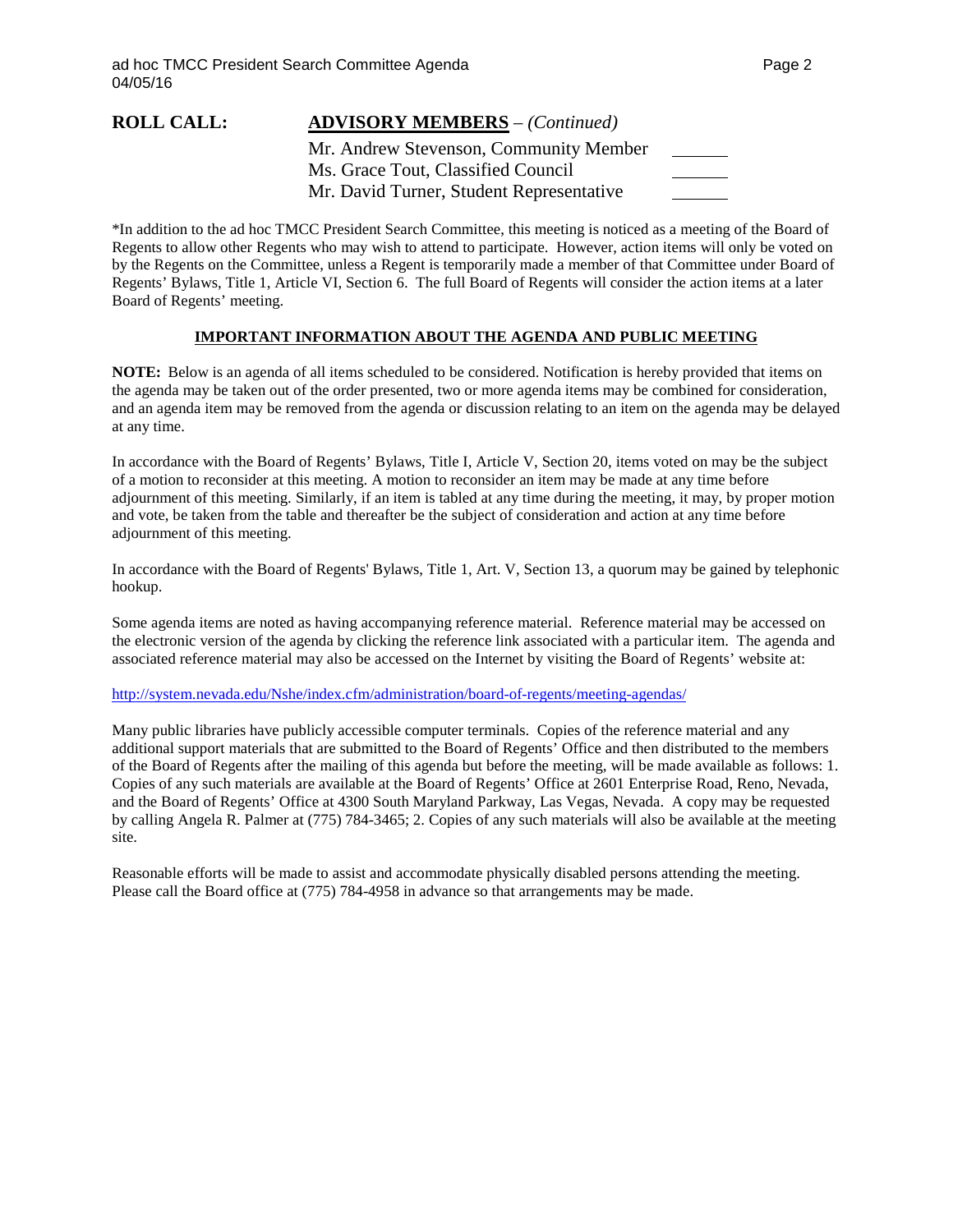# **1. PUBLIC COMMENT INFORMATION ONLY**

Public comment will be taken during this agenda item. No action may be taken on a matter raised under this item until the matter is included on an agenda as an item on which action may be taken. Comments will be limited to three minutes per person. Persons making comment will be asked to begin by stating their name for the record and to spell their last name. The Committee Chair may elect to allow additional public comment on a specific agenda item when that agenda item is being considered.

In accordance with Attorney General Opinion No. 00-047, as restated in the Attorney General's Open Meeting Law Manual, the Committee Chair may prohibit comment if the content of that comment is a topic that is not relevant to, or within the authority of, the Board of Regents, or if the content is willfully disruptive of the meeting by being irrelevant, repetitious, slanderous, offensive, inflammatory, irrational or amounting to personal attacks or interfering with the rights of other speakers.

## **2. MINUTES FOR POSSIBLE ACTION**

Request is made for approval of the February 2, 2016, meeting minutes. *(Ref*. *[TMCC PSC-2\)](http://system.nevada.edu/tasks/sites/Nshe/assets/File/BoardOfRegents/Agendas/2016/apr-mtgs/TMCC/April5/TMCC%20PSC-2.pdf)*

## **3. CHAIR'S REPORT INFORMATION ONLY**

Chair Kevin C. Melcher will provide a report regarding the search process and related matters.

# **4. SEARCH PROCESS REPORT INFORMATION ONLY**

Chancellor Daniel J. Klaich and the search consultant, Ms. Marti J. Cizek, Cizek Associates, will provide a report on the search process that is being utilized to recruit and screen potential candidates to serve as the next Truckee Meadows Community College (TMCC) President, including an estimated timeframe for a decision on the finalists for the position.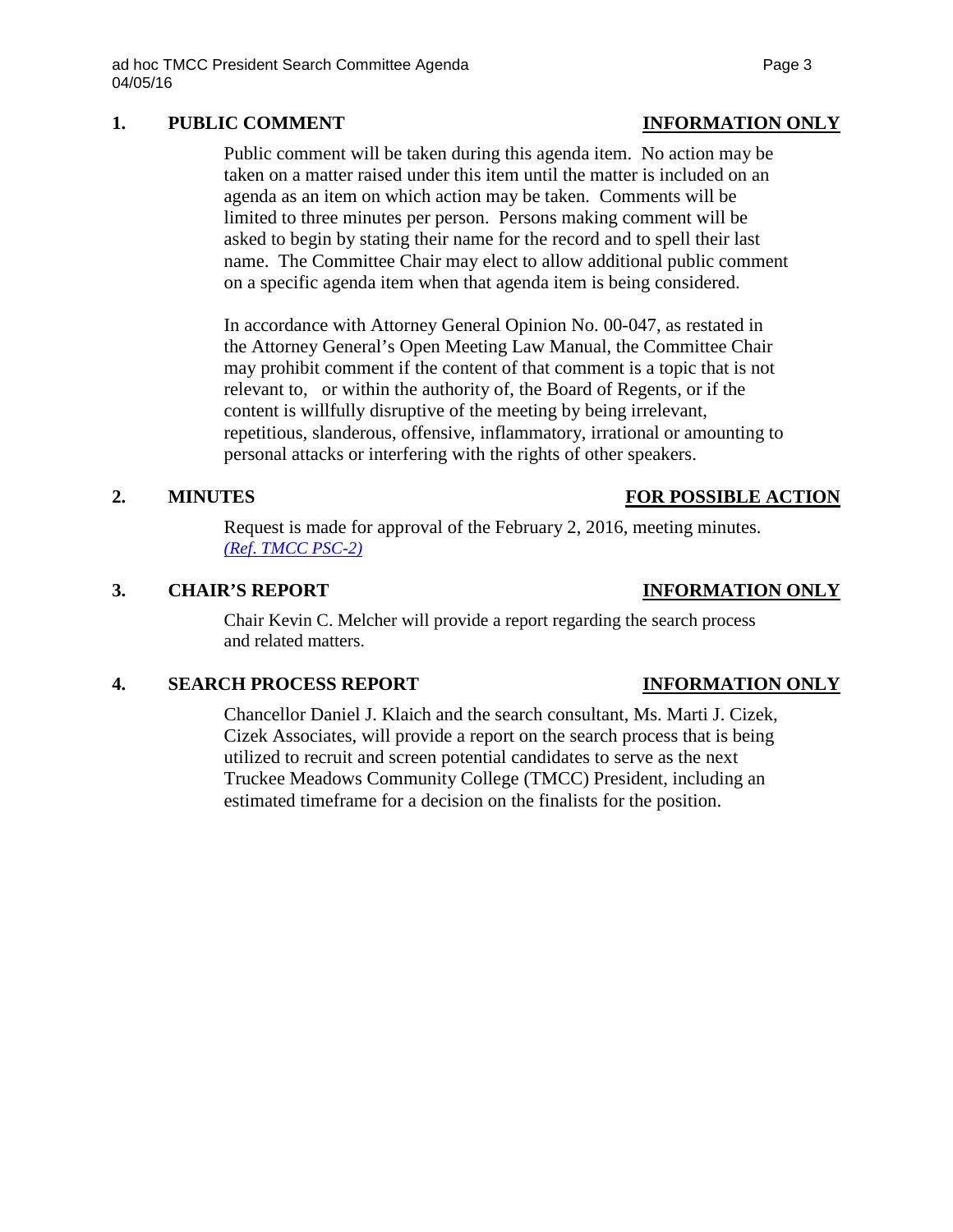### **5. CAMPUS FORUMS AND CANDIDATE FOR POSSIBLE ACTION INTERVIEWS**

The Committee will discuss the process to be followed for the final candidates' campus forums and for interviewing the final candidates.

April 25 – 28, 2016, will be reserved for campus visits and interviews by the final candidates. During that week, various forums will be held and all members of the TMCC community will be invited to participate in these forums. Forums will allow for various groups to meet with the individual final candidates as they visit the campus. Group forums will include opportunities for students, faculty, staff, administrators, alumni, community supporters and the general public to meet the final candidates. The schedule and format of these forums will be reviewed by the Committee.

The Committee will establish procedures for interviewing the final candidates including the development of an interview schedule, and a method to conduct and assess interviews.

The Committee may provide directions with regard to implementing the campus forums and the interview schedule and format.

### **6. DISCUSSION OF INTERVIEW QUESTIONS FOR POSSIBLE ACTION**

The Committee will discuss the questions and/or topics to be covered during the interview process. The Committee may provide direction on the form and/or substance of the interview questions and/or topics to be covered, including direction to the search consultant and the Chancellor to draft and finalize interview questions.

### **7. NEW BUSINESS INFORMATION ONLY**

Items for consideration at future meetings may be suggested. Any discussion of an item under "New Business" is limited to description and clarification of the subject matter of the item, which may include the reasons for the request.